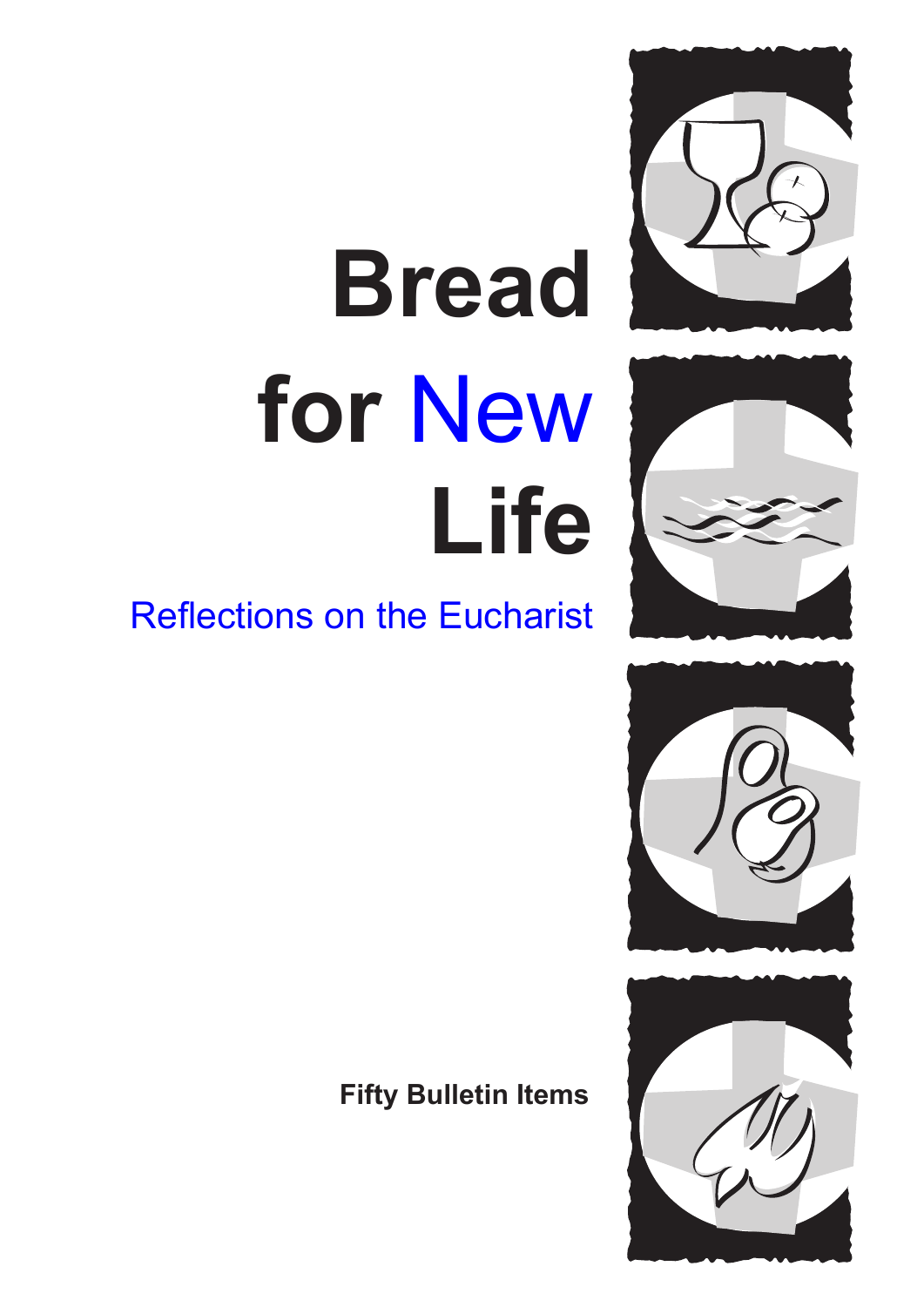

*Bread for New Life Bulletin Kit*  is based on the discussion program, *Bread for New Life* by Teresa Pirola. Illustrations by Francine Pirola.

**The Story Source** PO Box 1106 Maroubra NSW 2035 Tel/Fax (02) 9314 0867

© The Story Source 1999, 2004

The purchase of this kit by a parish, school or diocese allows the bulletin items to be reproduced in bulletins and newsletters published by the purchasing organisation.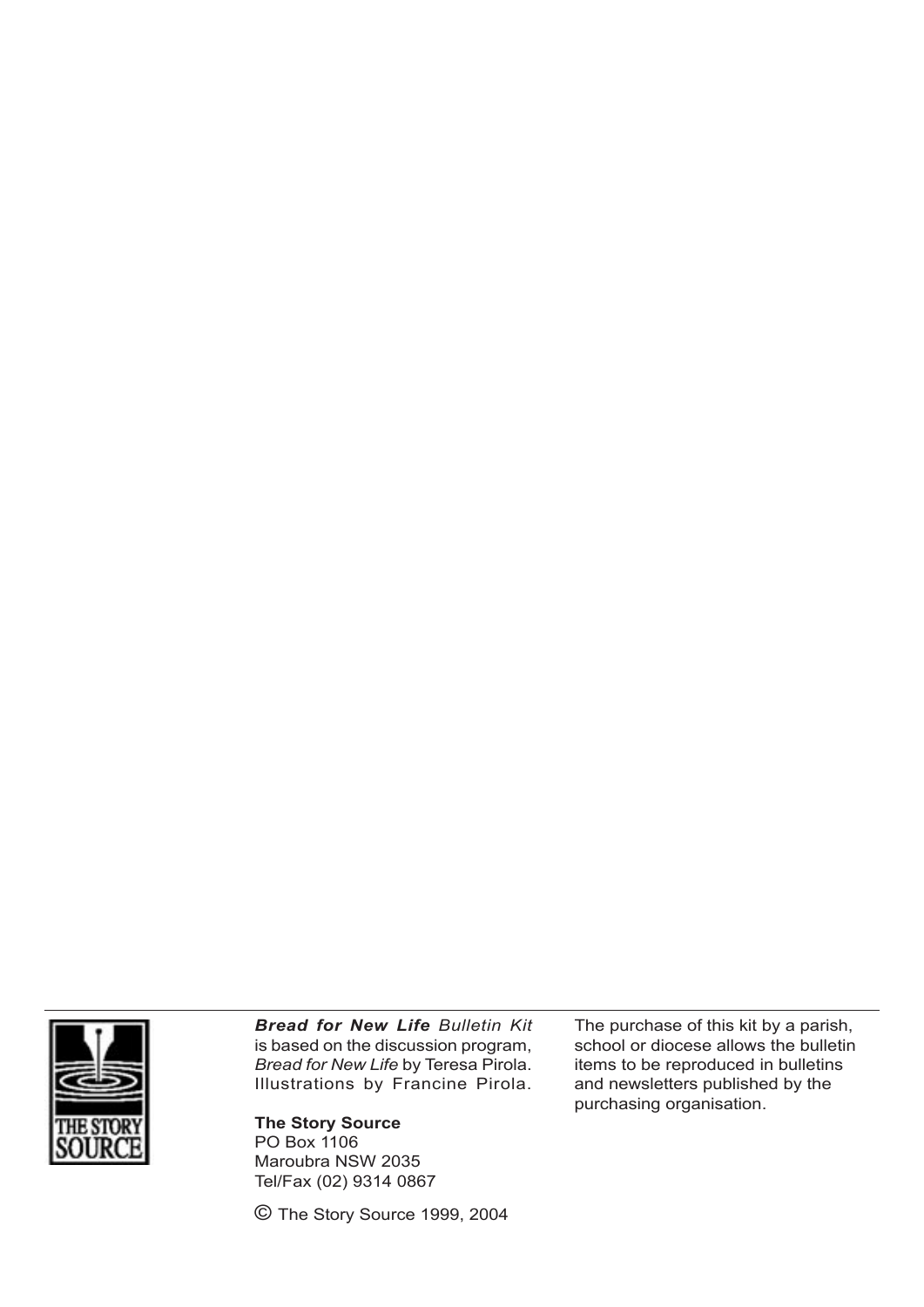

# G**ift of love**

that I may live within you



#### **We are a**

#### **Eucharistic People**

The Eucharist is that mystery of faith at the heart of Christianity which has been described as 'the source

and summit of the Christian life'.The Eucharist is a gift of intimacy; it is God's way of loving us, enlivening us, transforming us as one the body of Christ.

**We are a** 



#### **Eucharistic People**

Each time we enter into the celebration of the Eucharist we are entering into a profound prayer of

*thanksgiving* which celebrates all God has done for us, all that God calls us to be, and all that we stand for as a community of faith.



#### **We are a Eucharistic People**

who declare our belief that 2000 years ago, in the womb of a Jewish girl, God took human flesh and entered the

world in the person of Jesus. Why would God do this? Out of love. To love someone is to want to truly know that person, to be one with that person, to get 'inside' that person's experience of life and let him/her know that you understand, that he is not alone, that you are with her. This is what God did for us in the Incarnation. The Word took flesh so as to be one with humanity; to show us that we are not alone, that God is intimately 'inside' us, with us, present to us in all life's joys and heartaches.

### Year of the Eucharist Year of the Eucharist

#### **We are a**



God shows us how much we are loved. From the mundane

events of life, to the darkest hour of Calvary, to the joy of resurrection Jesus has shown us that there is no part of our human experience that cannot be touched, blessed, healed and transformed by the Divine Love.



Year of the Eucharist

St John described the gift of Jesus Christ, the Word made flesh, in very tangible terms: as something which we have heard, seen, watched, touched. Year of the Eucharist

Read John's words in 1 John 1:1-14 and reflect for a few moments on the gift of salvation.



This is an important opportunity to stop and remember the blessings we receive from God, especially our food, the gift of one another and the faith we share. We also remember those who hunger for food, love and spiritual hope.

Make grace before meals part of your family or household routine. If it is already part of your practice, consider how you might bring fresh vitality to your experience of this prayer. Year of the Eucharist



*The word 'eucharist' means 'thanksgiving'*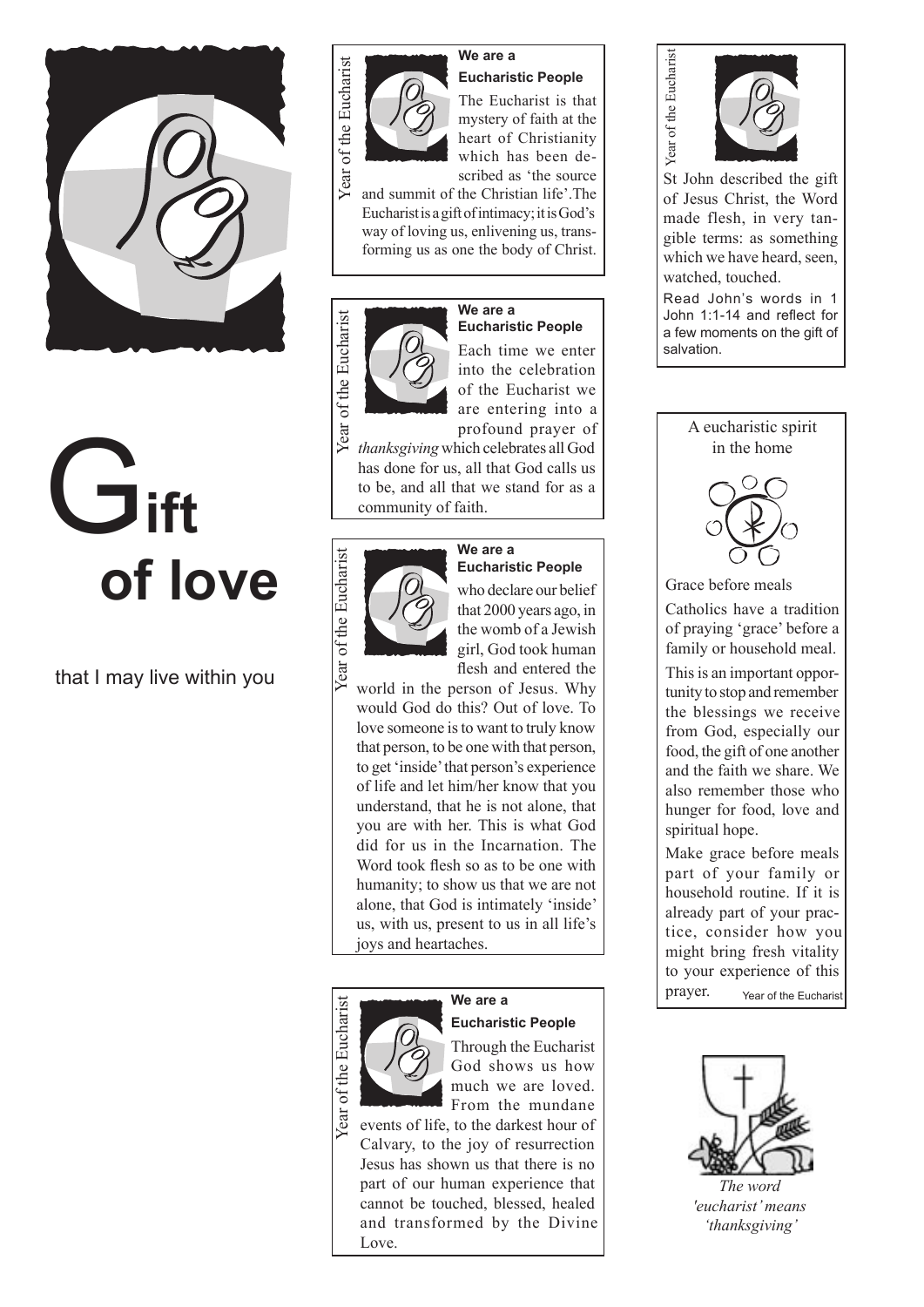

# G**ift of self-giving**

on the night he was betrayed



#### **We are a**

**Eucharistic People** The Eucharistic celebration is the sacramental action through which the mystery

of Christ's death and

**Eucharistic People** As a Church we speak of the sacrament of the Eucharist in

*Thanksgiving:* We

resurrection is made present.

**We are a** 

terms of:

give praise to the Father for redeeming us and calling us to share

*Memorial:* We remember Christ's sacrifice, not just as the recollection of the past, but as experienced in the

*Presence*: The same Christ who died and rose again is present today in his Church. This presence is brought about by the Holy Spirit. When we call upon the Spirit to transform the bread and wine, we are also praying for our own transformation as the body of Christ.

**We are a** 

in the divine life.

present.

Year of the Eucharist

lear of the Eucharist

Year of the Eucharist Year of the Eucharist

> The early Christians took the Lord's command to 'do this in memory of me' very seriously. The ritual 'breaking of the bread' became central to their way of life. As they drank from the 'cup of salvation' they recognised themselves to be the New Israel, the people of the new covenant.

Read about the early Christians in Acts 2:42-47.



Family rituals are simple human acts which point to a deeper truth: the sharing of life and faith in the home. Family rituals are a way of passing on our faith. They also help us to understand why the Church has rituals.

What rituals do you have (or could you institute) in your household? e.g. Sunday morning pancakes after Mass. Trace the sign of the cross on your child's head as part of your 'good night' ritual. Pray the rosary on a long car journey. Make Christmas gift hampers for families in material need.

Year of the Eucharist



### Year of the Eucharist ear of the Eucharist



#### The Church gathers each Sunday, in the Lord's name, to be

nourished by his body and blood.

We do so because we recognise that we are the descendents in faith of those earliest Christians; we too are people of the new covenant.

We do so because we recognise that, in loving his people to the end, Jesus was also sacrificing his life for us.

We do so because on the night before he went to his death, *Jesus asked this of us*. How contradictory it would be to call ourselves Christians and then to neglect his words: 'Do this in memory of me.'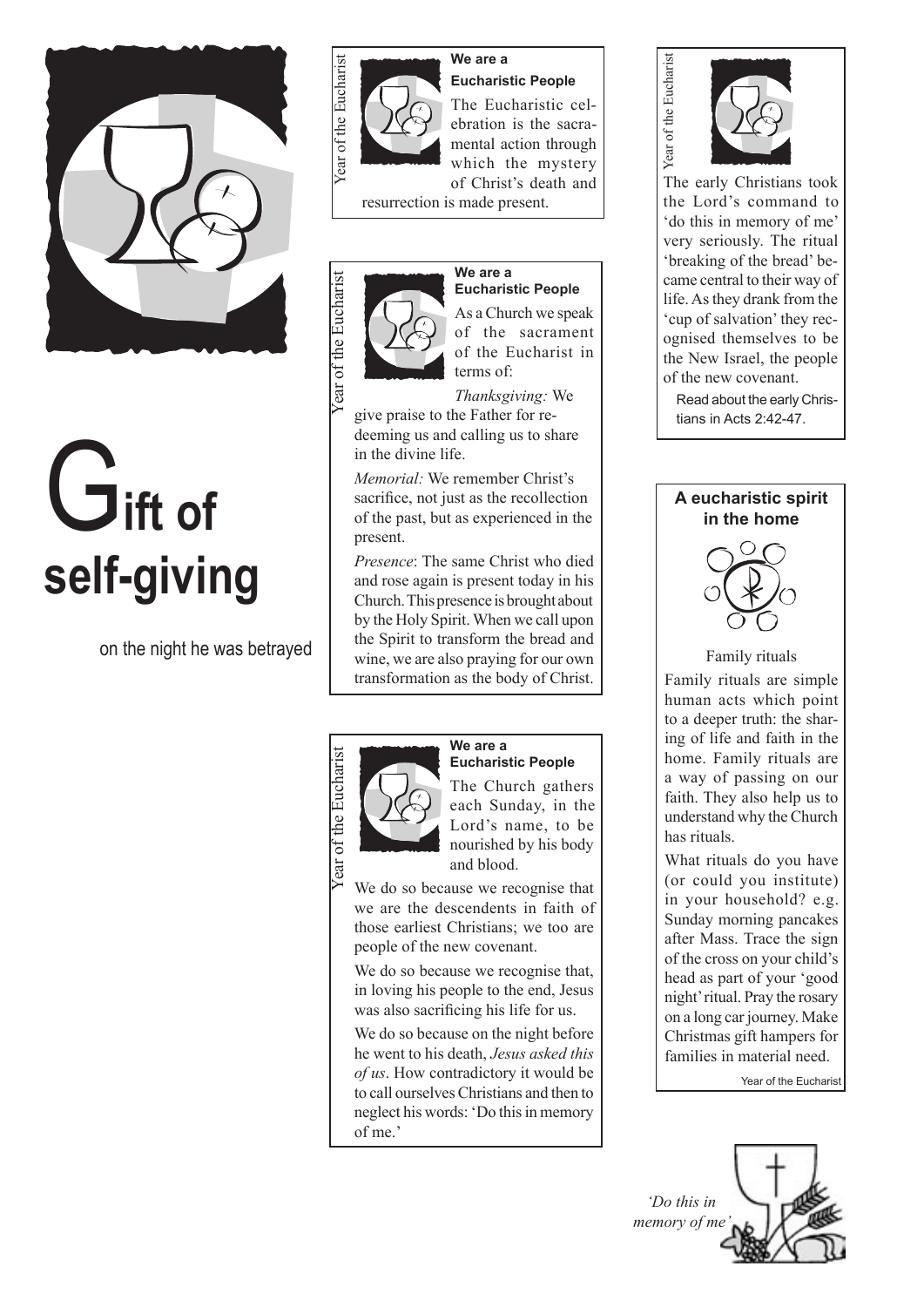

# G**ift of unity**

one bread, one body



#### **We are a**

#### **Eucharistic People**

We are the body of Christ. The Eucharist is inseparable from the community of faith. Through the Eucharist

we are called to personal union with Christ. This union includes the call to be in relationship with the people of the Church.

**We are a** 



#### **Eucharistic People** The Eucharist is never a private matter be -

tween 'me and Jesus'. Jesus redeems us as a community and makes

us part of his body. The Eucharist is always an action of the Church for the building up of the Church.

**We are a** 



#### **Eucharistic People**

To treat the Eucharist as a purely private action is a bit like attempting marriage without a spouse - it

doesn't make sense. The Eucharist only makes sense in terms of the community of faith, the body of Christ. It is through his body that Je sus wants us to discover how deeply we are loved and how vital the mis sion to which we are called.



#### **We are a Eucharistic People**

By responding to Jesus' invitation to 'Take this and eat it' the Church, animated by the Holy Spirit, is

built in the bond of unity. This is what we ask the Father in the Eucharistic Prayer (II) of the Mass: *May all of us who share in the body and blood of Christ be brought together in unity by the Holy Spirit.*



Year of the Eucharist

Year of the Eucharist

The Eucharistic celebration is a plea to all the baptised to come together. It is a sign of our common com mitment to seeking full communion and the fulfil ment of Christ's prayer: Father, may they all be one (Jn 17:21).



Revisit a sacred site such as the grave of a loved one. Visit a person who is ill or in jail.

.<br>Year of the Eucharist



*in Christ.*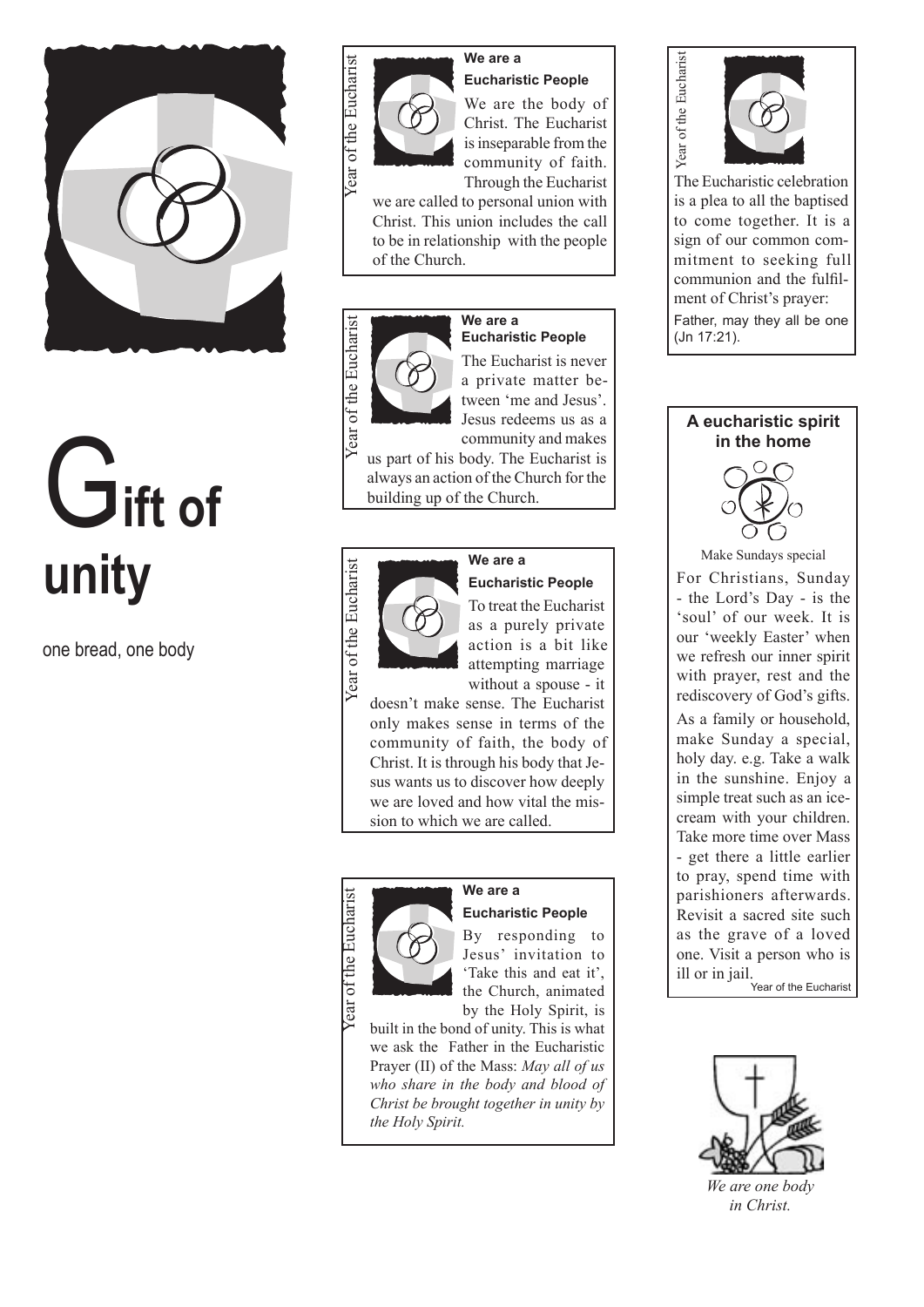

## G**ift of new life**

the bread of life



#### **We are a**

#### **Eucharistic People**

The Eucharist is the Bread that sustains us on our journey through life. We forget some times that the faith we

received at Baptism needs to be con stantly nourished, just as our bodies need to be regularly fed. Our faith tells us that Jesus in the Eucharist fulfils our deepest hunger and leads us to life's true meaning.



#### **Eucharistic People**

We all know how difficult life can be. The very nature of the Eucharist speaks of suffering. It is the

living memorial of Christ's passion and death, the love that loved to the very end. The elements of the bread and wine used for the Eucharist are made of ground wheat and crushed grapes. Each Eucharist invites us to join our sufferings to those of Christ. And each Eucharist compels us to go out to those who are suffering.

**We are a** 



#### **Eucharistic People**

The Eucharist offers strength to all who shoulder life's bur dens. It is the strength of the weak, support to

the sick, the balm that heals wounds, and the viaticum (literally: 'food for the journey') for those leaving this world. It is the strength of those who witness to Jesus in environments hos tile to the gospel message.

**We are a** 

### Year of the Eucharist Year of the Eucharist

#### **Eucharistic People**

Each Eucharist is a call to active participation in a communal way of life, to *be* the body of Christ - loving as Je -

sus loved, caring for one another and reaching out to touch the hungers of those beyond our community. In feed ing one another we are fed.



ear of the Eucha-

The Eucharist calls us to share our resources - no matter how meagre - with one another. Year of the Eucha-

Read the miracle of the loaves and fishes (Lk 9: 10-17) reflecting on Jesus' words to his disciples 'Give them something to eat your - **We are a** selves.'

#### **A eucharistic spirit in the home**



Ways to give life Two simple ways to give life as a family:

**1. Affirmation.** Release one another from the burden of your criticism. Focus on all the good in your family. e.g. cut out negative jokes; smile more often; thank one another 'just because'.

#### **2. Simplified lifestyle.**

Pool your ideas and come up with ways to lead a less materialistic lifestyle. e.g. Cut back your shopping list, give non-material gifts, take inexpensive holidays. Give of your income to those in serious need.

Year of the Eucharist



*The Eucharist is spiritual food for our journey through life.*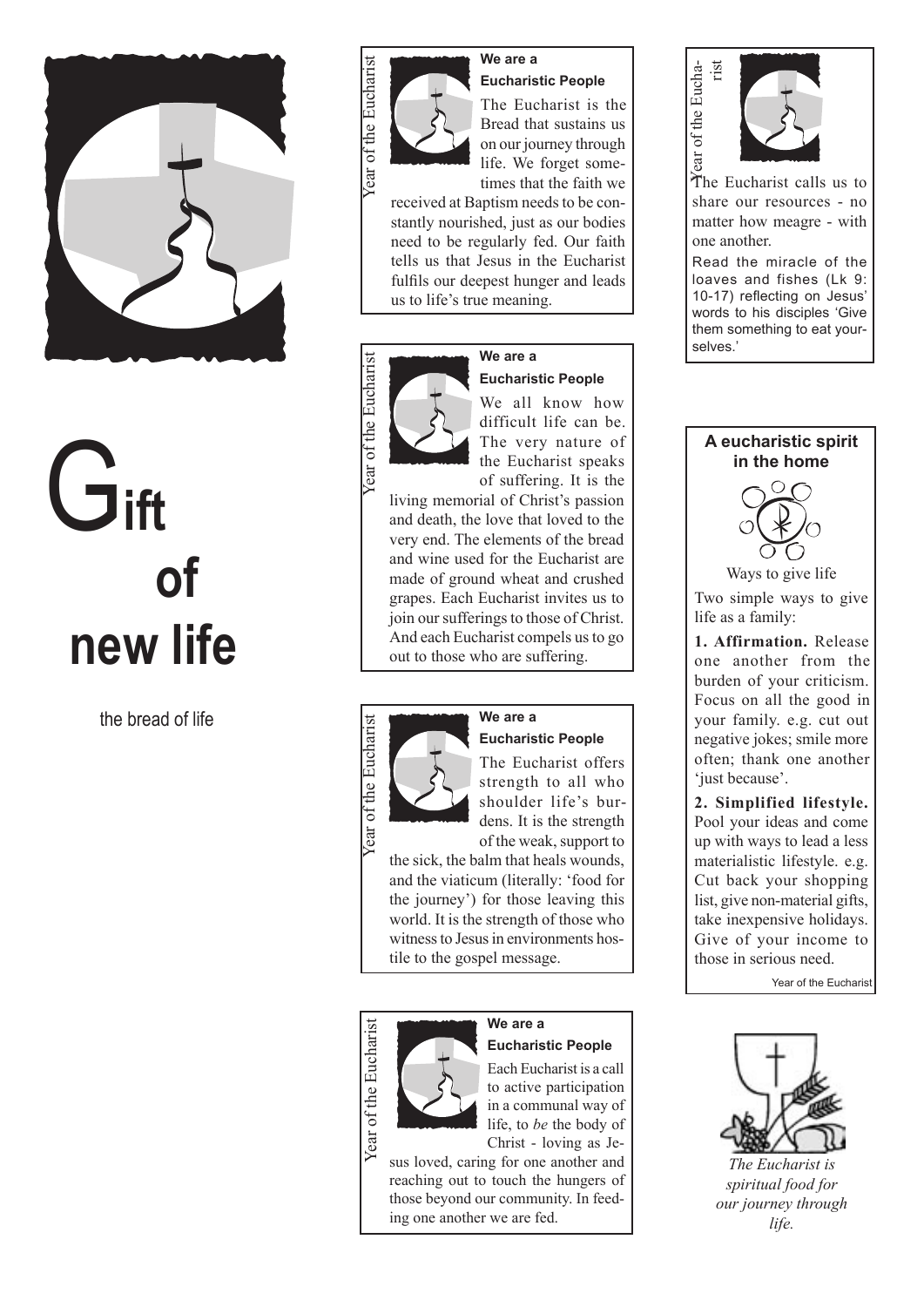

## G**ift of presence**

faith leads to adoration



#### **We are a**

**Eucharistic People**

In the Mass the breaking of the bread is preceded by the 'breaking open of the Word'. Listening and

responding to the Scripture readings arouses our faith in Christ, the living Word, and prepares us to receive him in the Bread of life. Thus we speak of the Mass as being made up of a twofold table or two liturgical parts: the liturgy of the Word and the Eucharistic liturgy.



#### **Eucharistic People**

As Catholics we be lieve that we find Je sus truly present in the Eucharistic bread and wine. We refer to this

as a 'real' presence - not to suggest that other kinds of presence are not 'real' too, but because it is presence in the fullest sense; it is a *substantial*  presence by which Christ, God and human, is wholly and entirely present in the Eucharistic species which is consumed by the assembly gathered at the Eucharistic table.



#### **Eucharistic People**

**We are a** 

Eucharistic expo sition and adoration has sometimes been described as 'sit ting with the Lord'

and 'exposing' our true selves to the Lord's presence. Thought of this way, such prayer rituals become a very intimate encounter with God. Furthermore, contemplating Jesus' presence in this way leads us to con template his presence in many other life experiences. Sitting patiently with a sick person, cradling a feverish child, holding a loved one, even waiting for the bus - Eucharistic adoration can help us to turn all such moments into precious opportunities to 'sit with the Lord' and treasure God's presence.



lear of the Eucharist

Without God's revelation, the Eucharist is incompre hensible. Like the disciples on the road to Emmaus, something must shift in our hearts in order for us to grasp the reality of the Lord's presence in the breaking of the bread. Year of the Eucharist

Read the Emmaus story in Lk 24:13-35.





Moments of contemplation

Contemplation is not just for monks in monasteries. We can be 'contemplatives in everyday life' by al lowing ourselves to be fully present to God's gifts.

Make a conscious effort to 'tune in' each day to the wonder of God's creation. This might be gazing upon a newborn baby, savouring the taste of nourishing food, admiring a scene of beauty, watering the gar den, enjoying the gift of clean running water while taking a shower, stretching after vigorous exercise, pausing to notice the fresh ness of the morning air.

Year of the Eucharist



*God is with us always.*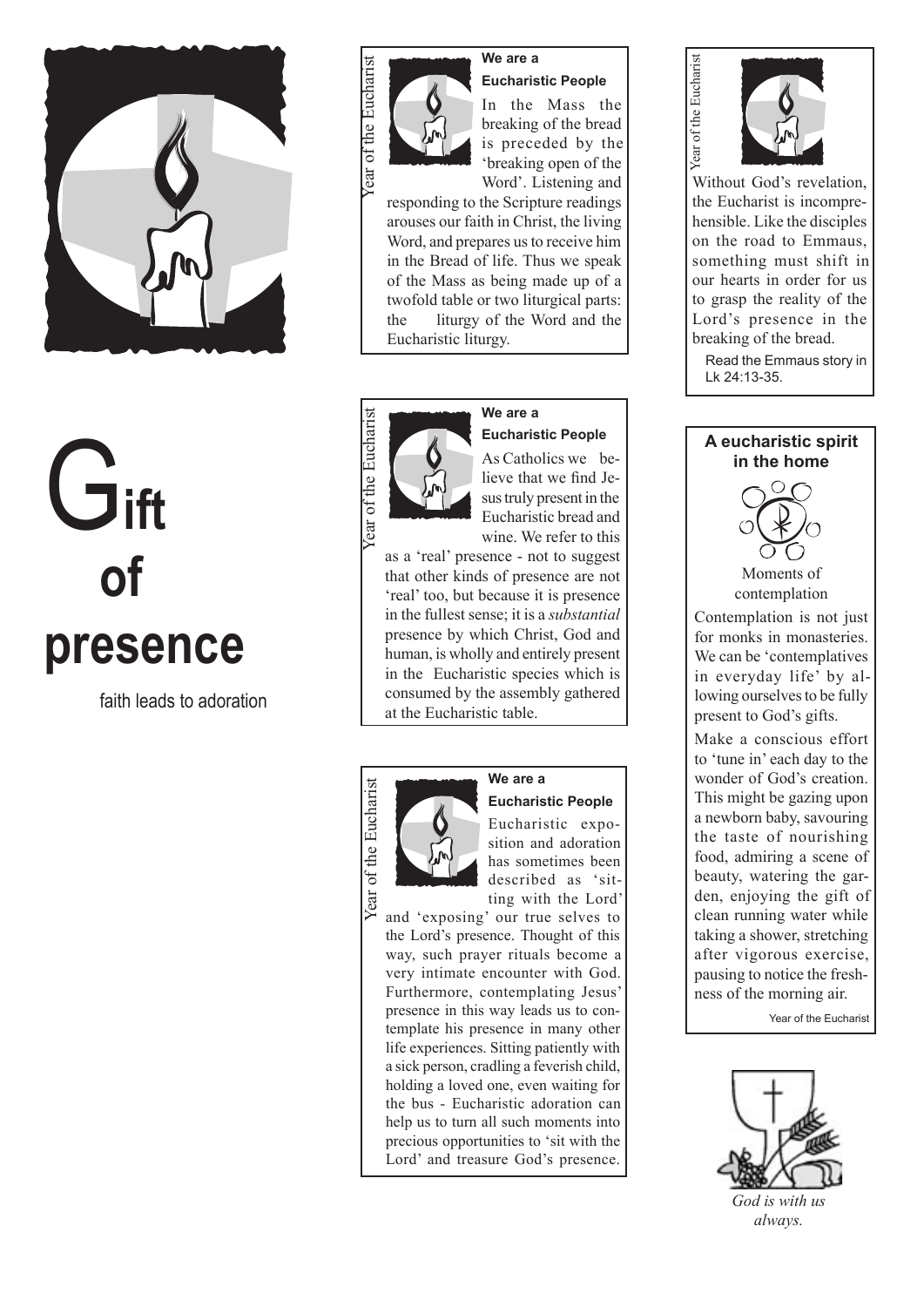

### G**ift & responsibility**

Lord, I am not worthy



#### **We are a**

**Eucharistic People**

The Eucharist is a gift which comes with a responsibility. When we gather at the Eu -

charistic table and receive the Body and Blood of Christ we are publicly declaring, through word and action, our commitment to Christ and our faithfulness to the Church's way of life. In other words, our reception of the Eucharist on Sundays is to reflect our lifestyle as a Eucharistic people Monday to Saturday.



#### **We are a Eucharistic People**

With the Eucharist comes a responsibility to be well prepared in a spirit of humility,

repentance and gratitude before God's gift. This is why we have the penitential rite at the beginning of Mass and why we exchange the sign of peace before communion. It is an indication of our need and will ingness to be reconciled. Likewise, before the Bread of life broken for us, we say with humble faith, 'Lord I am not worthy to receive you, but only say the word and I shall be healed.' In cases of serious sin, the Church asks that we receive the Sacrament of Reconciliation before taking the Eucharist.



#### **We are a Eucharistic People**

The act of receiving the sacrament of the Eucharist is a public statement; it acknowl edges our communion

with the Church. Where this communion has in some way been broken, it can be a more truthful statement to abstain from the Eu charistic act rather than to enter into it untruthfully. This is why, as a gen eral rule, the Church does not permit interfaith communion. The division among the churches is a contradiction to Christian unity and needs healing before the churches can authentically enter into the Eucharistic rite which declares 'one body in Christ'. The process of healing this division is the path of ecumenism.



ear of the Eucharist

With the Eucharist comes a responsibility to be well prepared in a spirit of humility and repentance before God's gift. Year of the Eucharist

Matthew's Gospel 5:23-24 tells us to go reconcile with our brother or sister before presenting our offering at the altar.





Signs of peace Our 'big' Church will only ever be as loving and forgiving as our 'little' churches, our homes.

In my family, with whom am I experiencing tension? What 'sign of peace' can I offer this person?

e.g. Use those powerful words: 'I'm sorry.' Be the first to forgive - let go of a long-standing grudge. Pray for a forgiving heart. Offer a practical gesture of com passion. Be willing to talk things through - 'no talkies' is the death knoll for a rela tionship. Don't let the sun go down on your anger.

Year of the Eucharist



*'Let us offer one another a sign of peace.'*

Year of the Eucharist Year of the Eucharist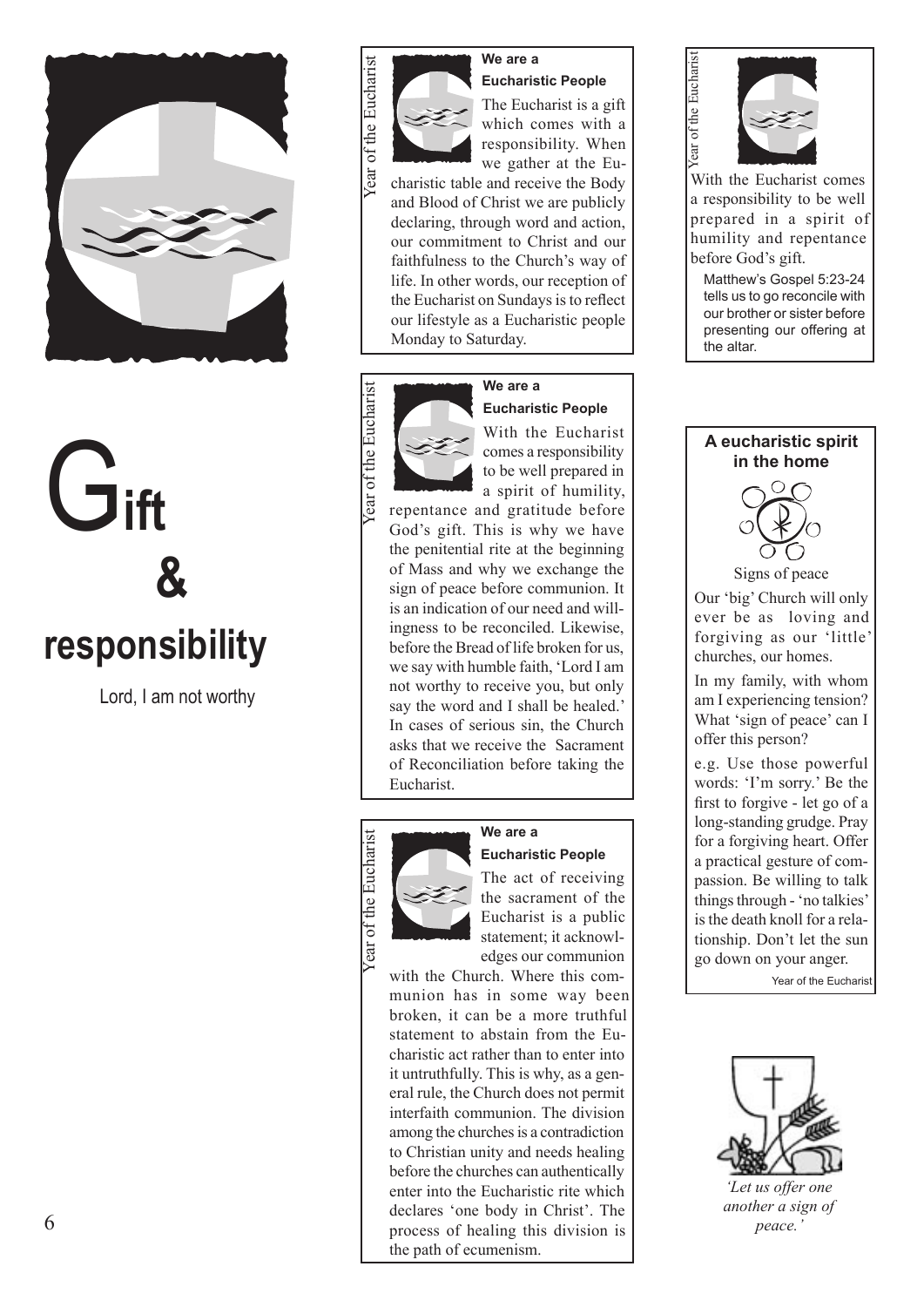

### G**ift with a mission**

bread for the world



#### **We are a**

**Eucharistic People**

The Eucharist com missions us to take the Good News to the whole world. The Eucharist is an extraordinary gift of

new life. But it is not a gift to be kept to ourselves. Personally and com munally, our reception of the Bread of life is a call to give life to others.

**We are a** 



#### **Eucharistic People**

The Eucharist com missions us to take the Good News to the whole world. The most powerful way

we do this is through the witness of our Christian way of life. The way we choose to live and work, spend our time and money, conduct our re lationships, teach our children... all these daily realities are to be shaped by the fact that we are followers of Christ. We are meant to be 'different' to the society around us, and in this way cause people to ask questions of us and think more deeply about their own values and lifestyles.



#### **We are a Eucharistic People**

One of the ways we share our gift of faith is by openly speaking about it. This is all part

of the Good News proclamation. It would be a strange contradiction if we were to consider ourselves Cath olic Christians and yet never mention such matters to others.

**We are a** 



#### **Eucharistic People**

The missionary com mitment of the Church is powerfully summed up in the Eucharist. Every Mass concudes

with the missionary command, 'Go', to bring everyone the announcement of the risen Lord and his peace. All the missionary works we do flow from and are sustained by our aware ness that we are a Eucharistic people who feed from the Bread of life.



Christ's sacrifice at the Eucharist, we remember that he died for *all* people; in offering this gift of sal vation no one is excluded. Year of the Eucharist

Spend a moment praying for the Church's mission to the world.





**Hospitality** 

In the Middle Ages, whole towns grew up in order to satisfy the needs of pil grims on their way to the great shrines.

Our earthly lives as Chris tians are a 'pilgrimage to the Father'.

How can our own homes be an oasis of support and encouragement to others on their faith journey through life?

Some suggestions: Invite a new parishioner to your next family meal. Greet visitors with warmth. Take time to listen and be truly present to those who visit your home. Pray with them. Year of the Eucharist



*In the Eucharist we are sent forth to be bread for the world.*